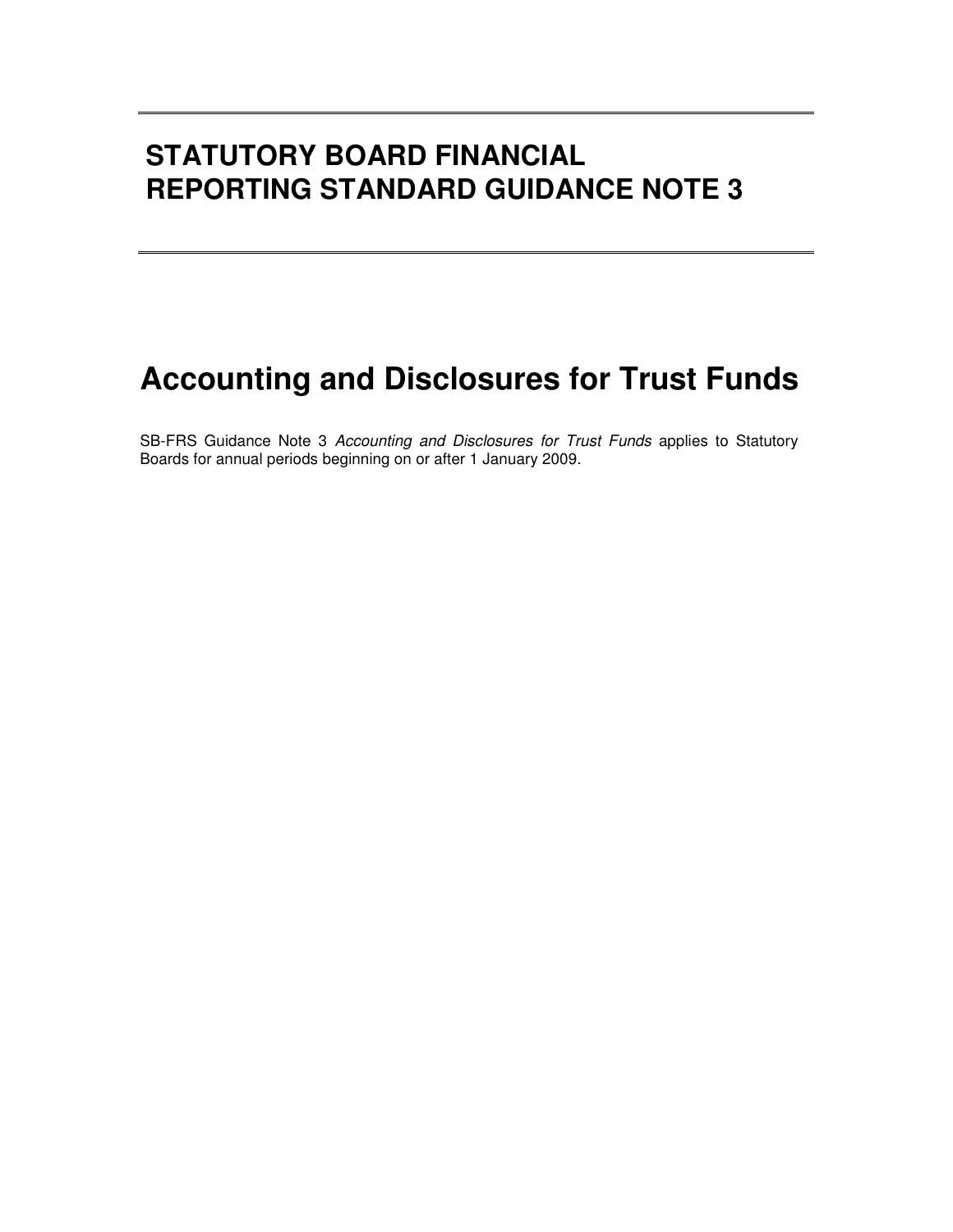# **Contents**

**Statutory Board Financial Reporting Standard Guidance Note 3 Accounting and Disclosures for Trust Funds OBJECTIVE** the contract of the contract of the contract of the contract of the contract of the contract of the contract of the contract of the contract of the contract of the contract of the contract of the contract of th **SCOPE 2 ACCOUNTING AND DISCLOSURES FOR TRUST FUNDS 3 - 20**  Definition 3 - 5 Control over a fund  $6 - 7$ Characteristics of Trust Funds 8-13 Trust Funds and Other Funds 14-16 Accounting for Trust Funds 17-19

Disclosures for Trust Funds 20 **EFFECTIVE DATE** 21 **ANNEX A ANNEX B ANNEX C**

paragraphs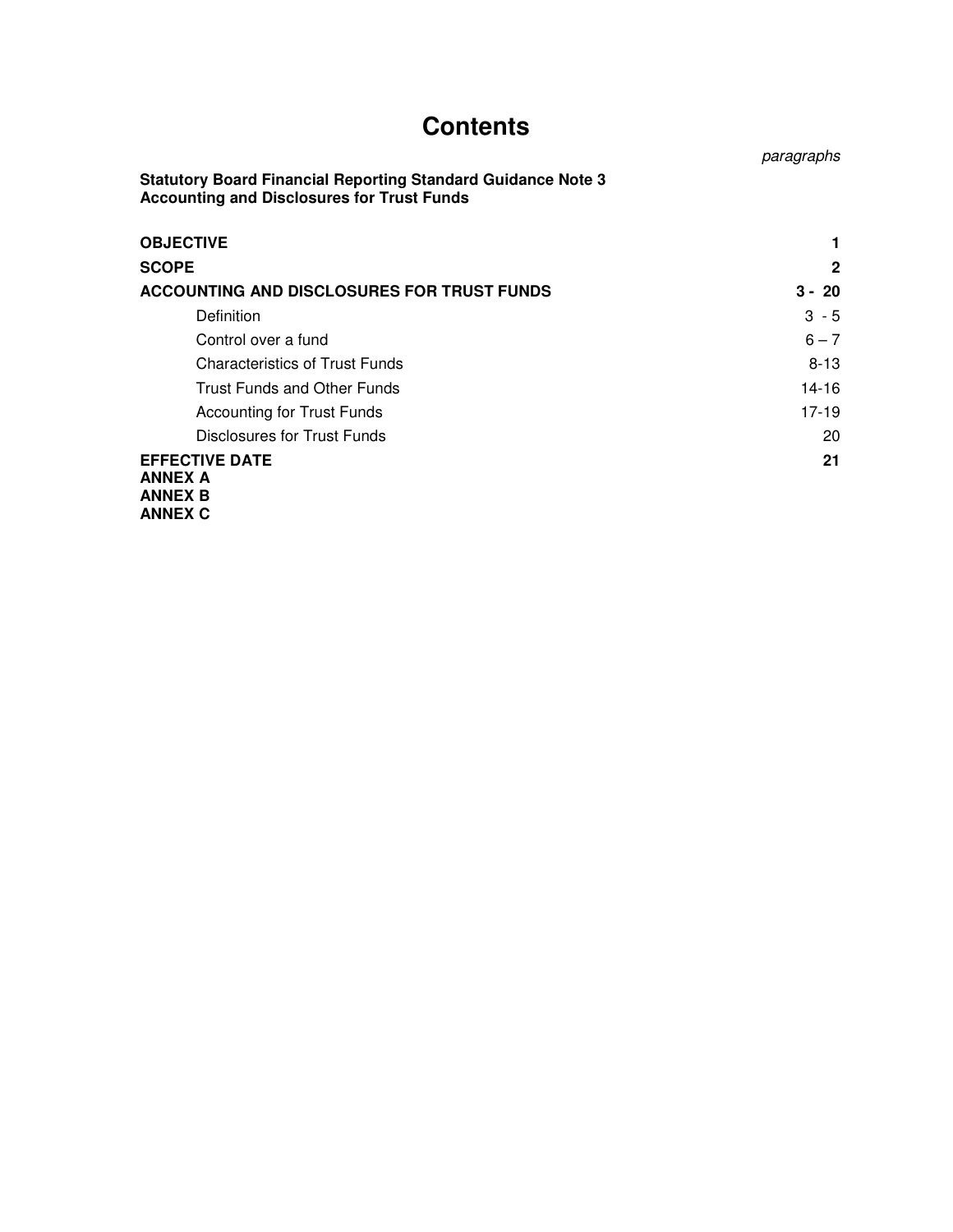Statutory Board Financial Reporting Standard Guidance Note 3 Accounting and Disclosures for Trust Funds is set out in paragraphs 1-21. All the paragraphs have equal authority. SB-FRS Guidance Notes are issued to standardise the accounting and disclosure requirements of Statutory Boards in specific areas and are to be complied with by Statutory Boards. These Guidance Notes rank behind SB-FRS and INT SB-FRS in terms of importance.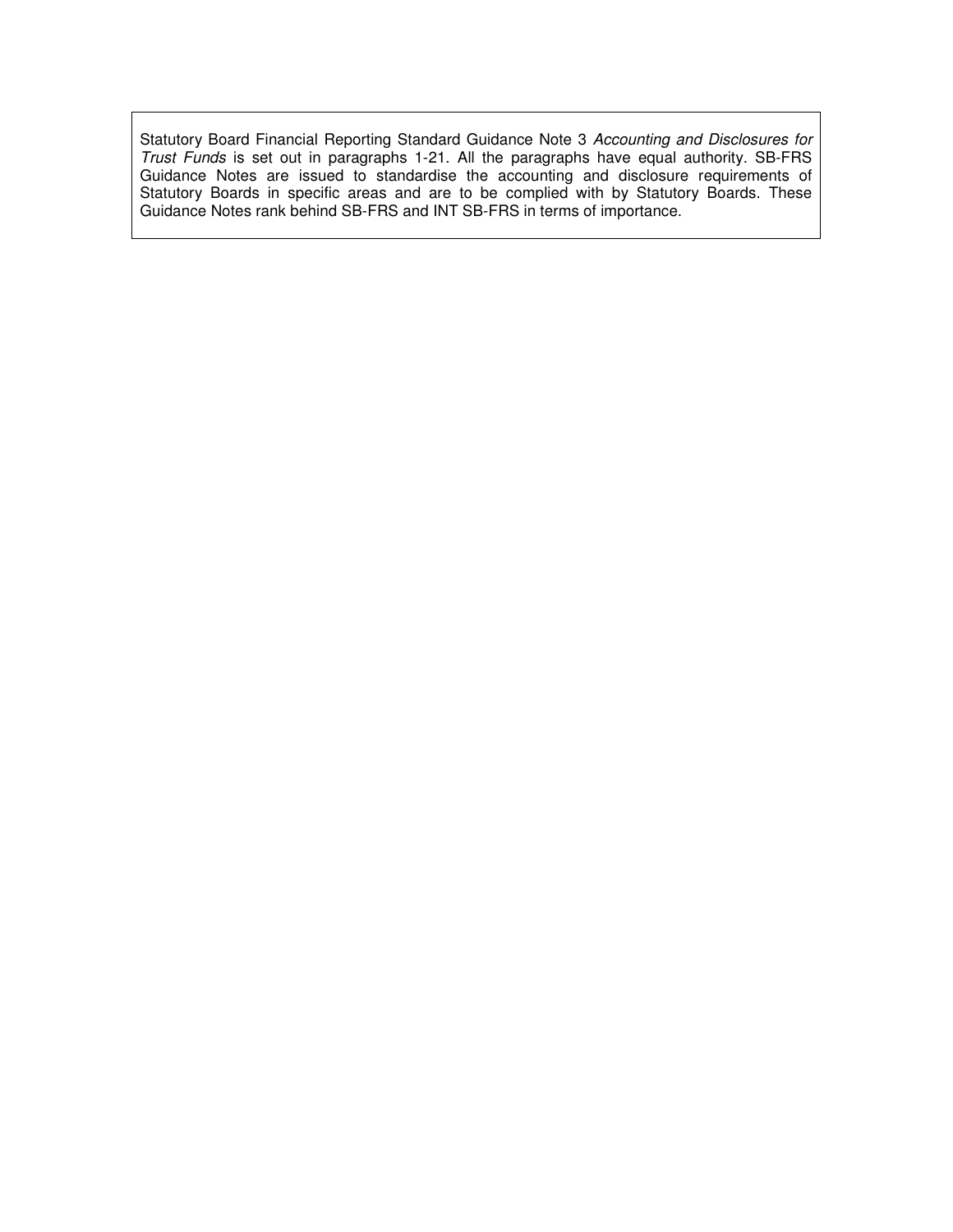# **Statutory Board Financial Reporting Standard Guidance Note 3**

# **Accounting and Disclosures for Trust Funds**

### **Objective**

1. This Note provides guidance on the accounting and disclosures for trust funds held by Statutory Boards (SBs).

## **Scope**

2. This Guidance Note shall be applied to all general purpose financial statements prepared and presented in accordance with Statutory Board Financial Reporting Standard (SB-FRS).

### **Accounting and Disclosures for Trust Funds**

### **Definition**

- 3. A trust fund is defined as a fund for which a reporting SB acts as custodian, trustee, manager or agent but does not exercise control over.
- 4. Control as defined by SB-FRS 27 Consolidated and Separate Financial Statements (paragraph 4), is the power to govern the financial and operating policies of an entity so as to obtain benefits from its activities. In instances where no entity retains absolute control over the financial and operating policies of the fund, the entity which has the power to govern the majority of the financial and operating policies is the controlling party.
- 5. In the context of SBs, benefits can extend beyond financial gains or access to additional cash or other economic resources. If a fund assists a SB in achieving its objectives, the SB is considered to have obtained benefits from the fund. In some cases, SBs earn management or agency fees from administering trust funds. Such fees or income are financial benefits earned in their roles as the agent or manager, and should not result in the SBs being considered owners of the funds.

### **Control over a Fund**

6. Certain SBs act as agents of funds that are created via contributions from their parent Ministries, or other parties. While these SBs are in charge of the day-to-day operations of the fund, the majority of financial and operating policies are set out via a trust deed, memorandum of understanding, agreement or other documents that is not decided upon by the SB. In such instances, the SB should not be considered as exercising control over the fund as it is merely operating the fund in accordance with the financial and operating policies of the fund that have already been set out. For example, the trust deed of a fund may state when and to whom the SB can disburse amounts within the fund. The trust deed may even allow for the SB to exercise its discretion within boundaries for certain disbursements. In such an instance, although the SB operates the fund, it is not considered to be exercising control over the fund, even if it is allowed discretion for certain disbursements.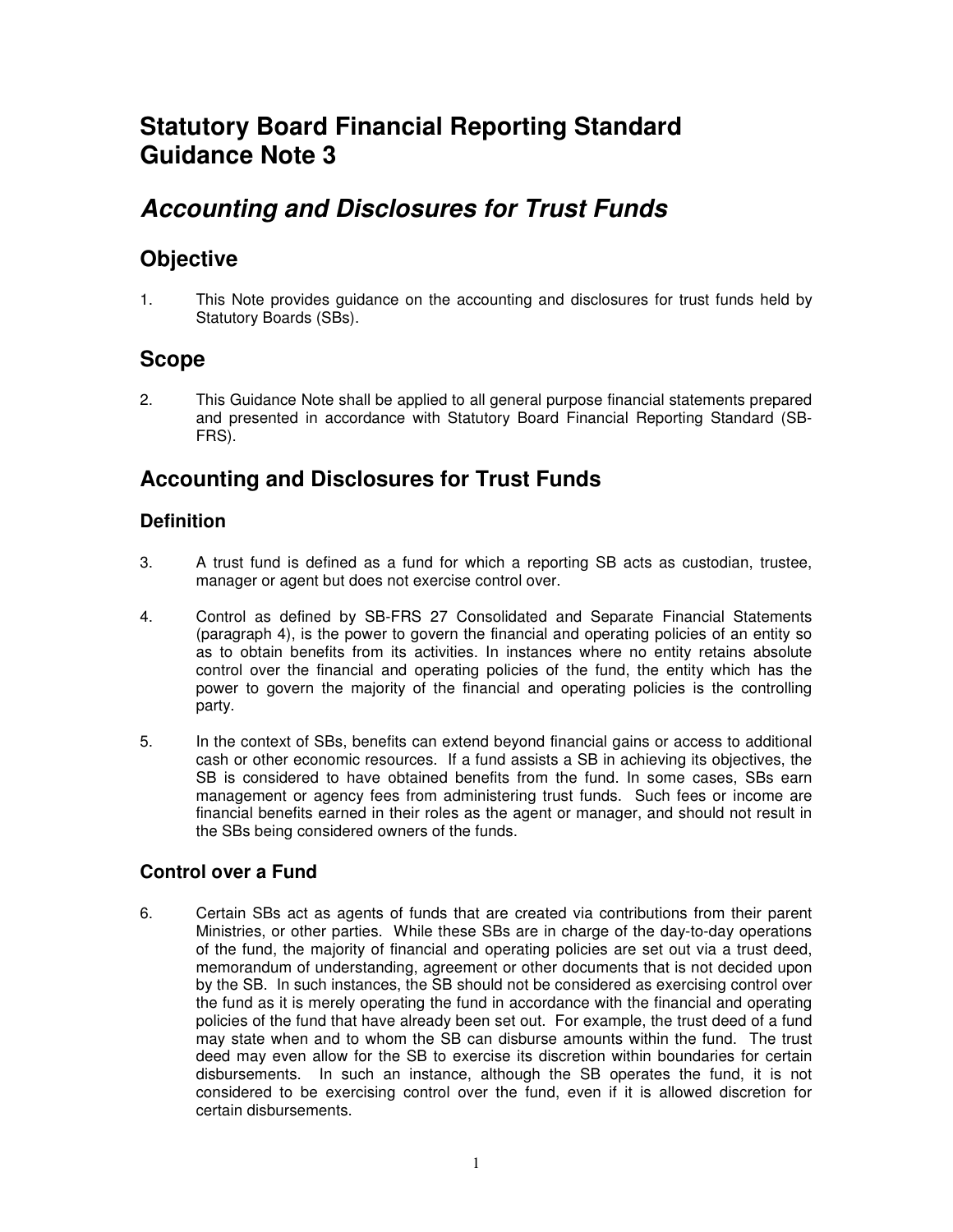- 7. In some cases, a committee or council decides on or has the power to vary the financial and operating policies of the fund. If the SB operating the fund has the power over more than half of the voting rights of that committee or council, or has the power to appoint or remove the majority of the members of that committee or council, then the SB is considered to be exercising control over the fund.
- 8. The definition of trust funds depends on the substance rather than form of the fund, legal or otherwise. In assessing whether the fund is a trust fund a SB shall consider the following characteristics:
	- i. Fund is held in trust and/or managed by the SB as an agent;<br>ii The SB does not bear/eniov the majority of the risks and r
	- The SB does not bear/enjoy the majority of the risks and rewards incidental to the activities of the fund;
	- iii. Fund can only be used for specified purposes determined by the Principal;
	- iv. The SB does not have the right to decide how the residual amounts in the fund are to be used after the closure of the fund; and
	- v. The principal often has unconditional rights to remove an agent

#### **Fund is held in trust and/or managed by the SB as an agent**

9. There should be a fiduciary role played by the SB to ensure that the fund is properly accounted for and used according to the objectives of the fund. In most cases, there is a trust agreement, memorandum of understanding, legislation or other documents that governs this. However, the non-existence of such documents does not necessarily mean that a fund is not a trust fund as trust can often be implicit. In this case, the SB does not exercise control over the fund to obtain benefits from its activities (which includes assisting the SB in achieving its objectives), other than payment of agency fee mutually agreed between the parties.

#### **The SB does not bear/enjoy the majority of the risks and rewards incidental to the activities of the fund**

10. The majority of the risks and rewards incidental to the activities of the fund is borne/enjoyed by the principal. Rights to the rewards and benefits of the fund's activities may be formalised through a statute, contract, agreement, or trust deed etc.

#### **Fund can only be used for specified purposes determined by the Principal**

11. The fund must be used only for the purposes specified by the trust agreement, memorandum of understanding etc, determined by the Principal. In some cases, SBs earn management or agency fees from administering trust funds. Such fees or income are not considered as financial benefits of an owner.

#### **The SB does not have the right to decide how the residual amounts in the fund are to be used after the closure of the fund**

12. Some trust funds are set up for a specified timeframe, specified project or based on a specified agreement. Upon completion of the project or termination of the agreement, the fund balance is either distributed in accordance with an agreement, deed etc, returned to contributors, or distributed as directed by a party other than the SB. The residual funds do not belong to the SB.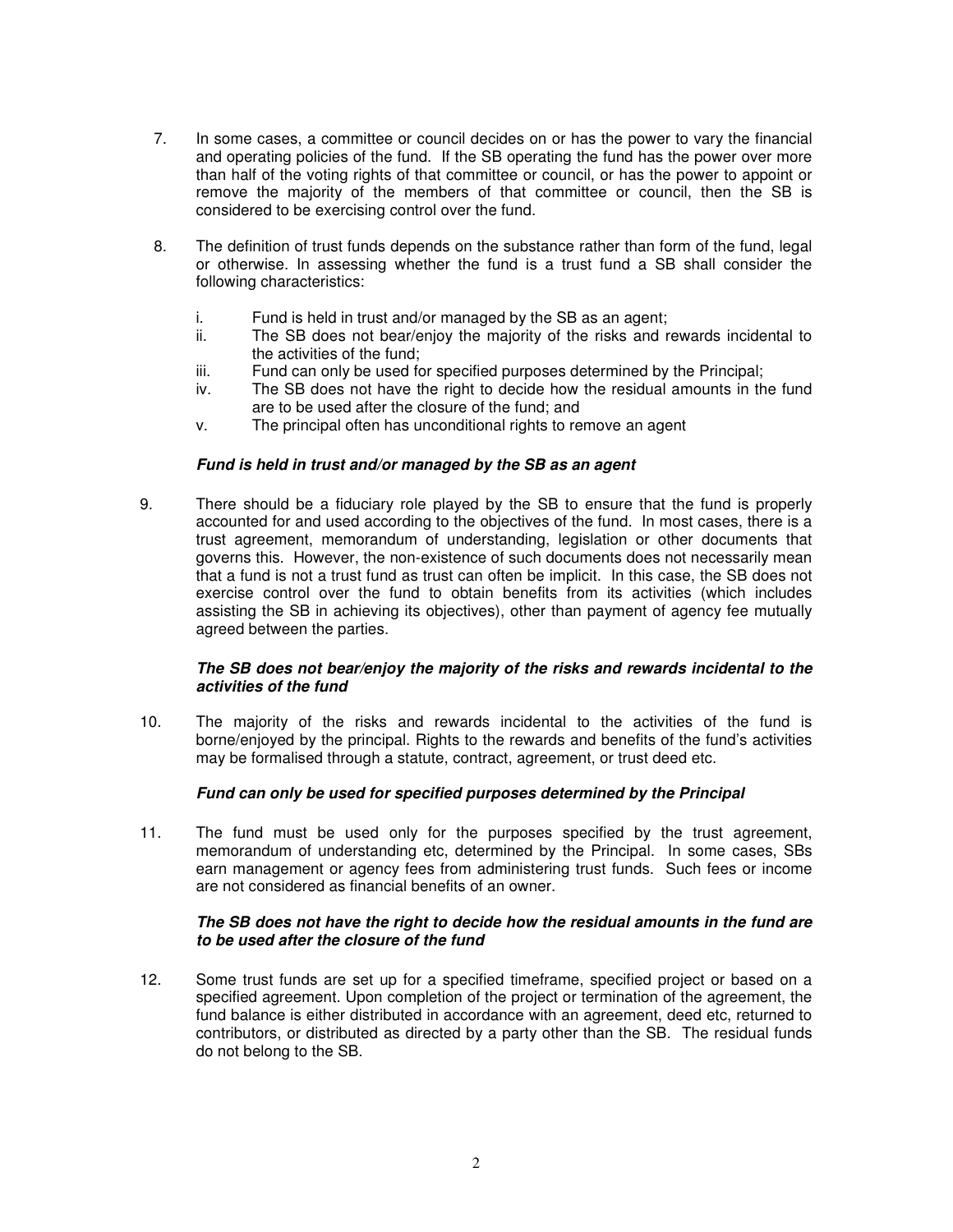#### **The principal often has unconditional right to remove agent**

13. A principal often has unconditional right to remove an agent that is undertaking the activities on behalf of the principal. The unconditional right to remove an agent ensures that the principal maintains the power to direct the financing and operating activities of the fund. Protective rights like removal of agents in circumstances like bankruptcy or breach of contract are not unconditional rights of removal of agent.

### **Trust Funds and Other Funds**

- 14. Some SBs separately disclose a portion of their equity as unrestricted (general or designated) or restricted funds. Restricted and designated funds are usually received or set aside for specific purposes and there are restrictions on the ability of the SB to distribute or otherwise apply the funds. However, restricted and designated funds are distinct from trust funds in that the SB is still considered as exercising control over the funds and the funds are owned by the SB.
- 15. Designated funds are funds earmarked by SBs within their general funds for specific purposes. The SBs have the power to re-designate such funds within their general funds. This is distinct from restricted funds which the SBs do not have the power to redesignate their use.
- 16. Annex A explains via a flowchart, the differences between trust funds, designated funds and restricted funds. Please refer to Statutory Board Financial Reporting Standard Guidance Note 1 Accounting and Disclosure for Funds, Grants, Accumulated Surplus and Reserves, for the accounting and disclosure requirements for restricted funds.

### **Accounting for Trust Funds**

- 17. Trust funds (i.e. funds that fulfill the definition in paragraph 3) should not be included in the primary statements of the SBs, i.e. Statement of Financial Position, Statement of Comprehensive Income, Statement of Cash Flows and Statement of Changes in Equity. The net assets of the trust funds should instead be presented at the bottom of the Statement of Financial Position with disclosures in the notes of the financial statements of SBs in accordance with paragraph 20. Annex C provides an illustrative example of the presentation (highlighted in yellow).
- 18. In most cases, SBs maintain bank accounts for the trust funds separate from the SBs' own bank accounts. However, there may be instances where SBs place cash held on behalf of trust funds in their own bank accounts. If any cash of trust funds are maintained within the SBs' own bank accounts, these amounts held in trust for the trust funds should be included as part of the cash and cash equivalent balances of the SBs in the Statement of Financial Position with a corresponding liability to the trust funds. Cash belonging to the trust funds should not be included as part of the SBs' cash and cash equivalents in the Statement of Cash Flows.
- 19. The basis of accounting (e.g. cash accounting or accrual accounting etc) for the disclosures of the trust funds in the financial statements of the reporting SB should be decided upon by the trustees of the fund, or other relevant decision-makers of the trust funds, in consultation with the owners of the fund, if any.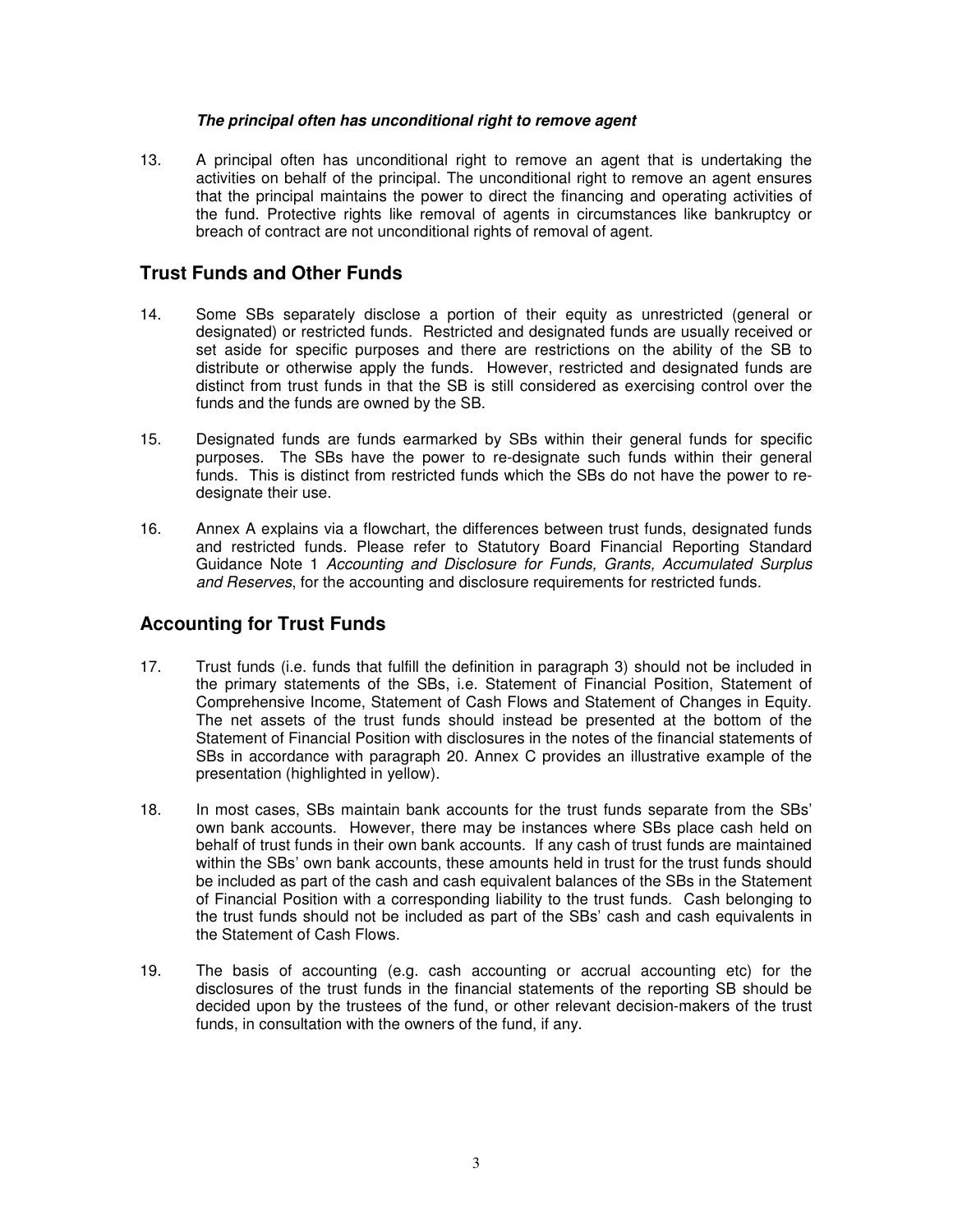### **Disclosures for Trust Funds**

- 20. The following disclosures of trust funds shall be made in the notes to the financial statements subject to the requirements of relevant legislation, if any:
	- (i) The nature of the trust funds;<br>(ii) Statement of Comprehensive
	- Statement of Comprehensive Income of the trust funds;
	- (iii) Statement of Financial Position of the trust funds;
	- (iv) For any cash or cash equivalents belonging to trust funds that have been included as part of the SB's cash and cash equivalent balance, the amount of cash and cash equivalents held in trust and the trust funds which own these amounts; and
	- (v) Basis of accounting for the trust funds.

### **Effective Date**

21. This Guidance Note is operative for financial statements covering periods beginning on or after 1 January 2009.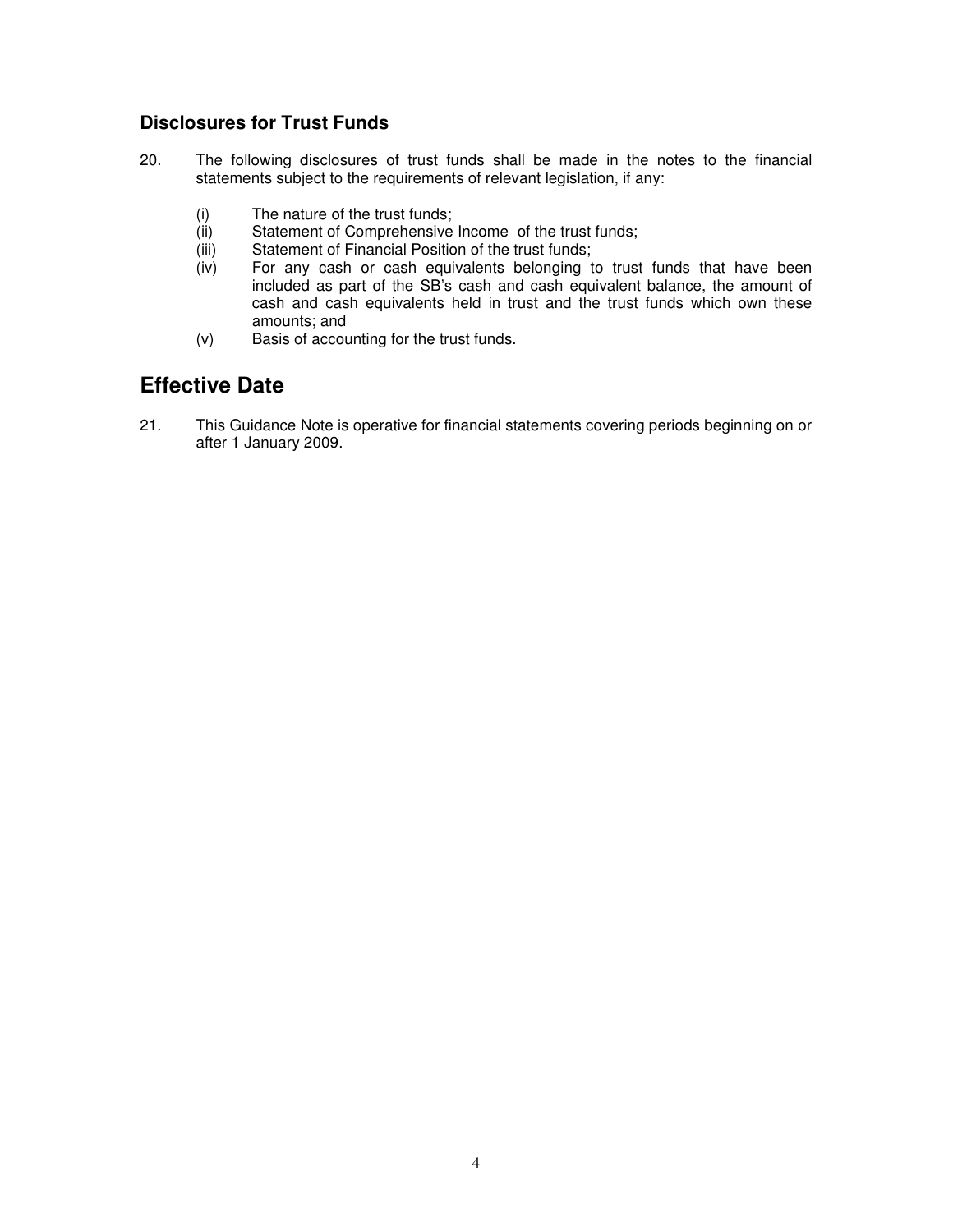### **Differences between Trust, Designated and Restricted Funds**

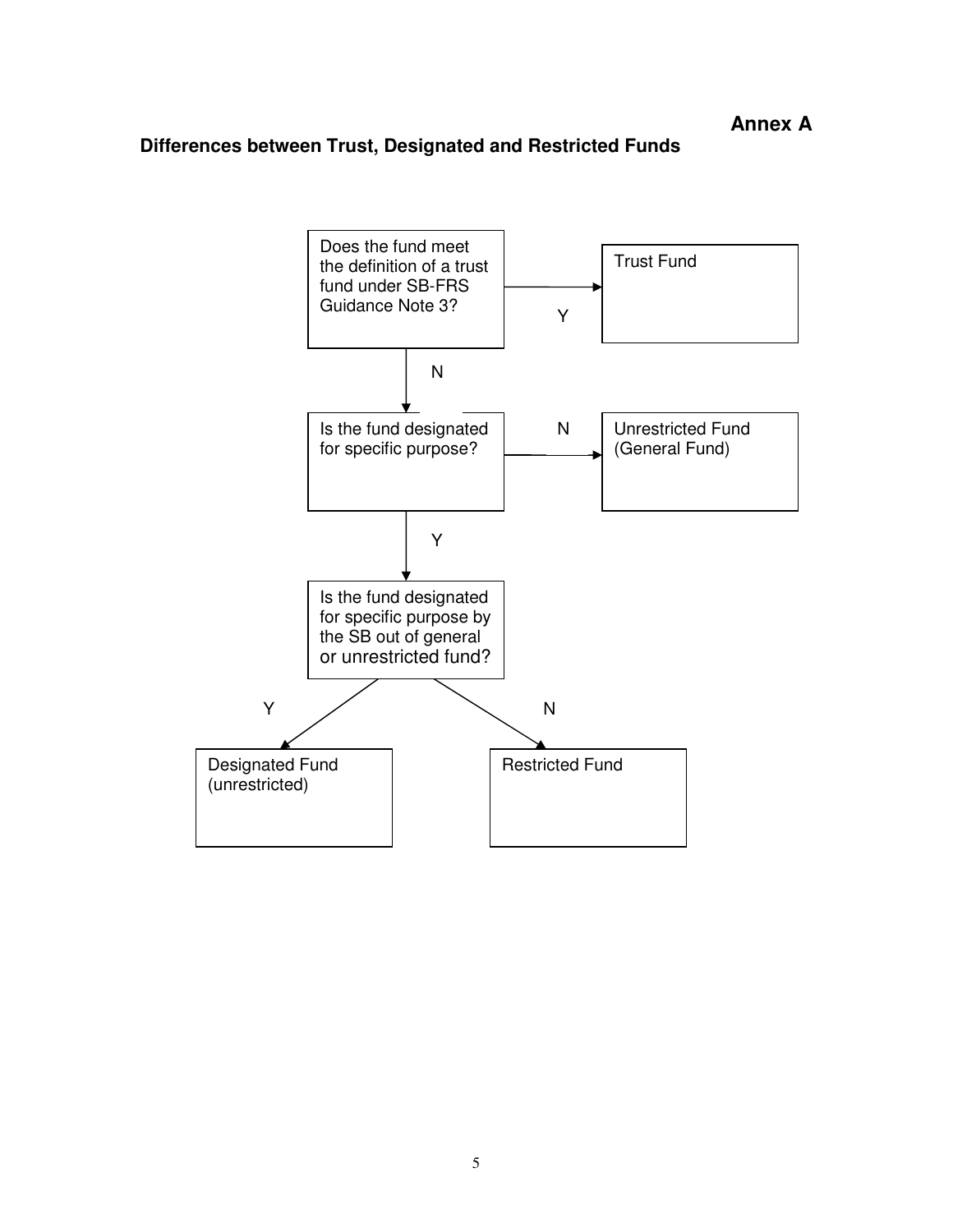### **Annex B**

### **Examples: Application of Definition of Trust Funds**

### **Trust Fund of SB**

#### **Scenario:**

SB A has been appointed by Ministry B as an agent to build a series of infrastructural assets. The assets are to belong to Ministry B. SB A's role is to engage contractors to build the assets, receive funds from Ministry B and use them to make payments to the contractors. As agreed between SB A and Ministry B, funds are to be remitted from Ministry B to SB A at most one month in advance before the payments are made to the contractors. Risks of the project such as cost escalations, reside with Ministry B, unless losses are the result of SB A's negligence.

All interest income arising from the moneys disbursed from Ministry B have to be remitted back to Ministry B on a monthly basis. Residual amounts upon the completion of the infrastructural assets have to be returned to Ministry B.

#### **Application:**

Although SB A is the party holding the funds and executing the project, it is doing so as an agent. The use of the funds has been dictated by Ministry B and Ministry B is the beneficiary of the fund since the resulting infrastructural assets belong to Ministry B. As such, Ministry B is the party that controls the fund. SB A also does not bear/enjoy the majority of the risks and rewards incidental to the activities of the fund. The fund is therefore considered a trust fund of SB A.

#### **Designated Fund of SB**

#### **Scenario :**

Polytechnic Y is a SB. The Board of Polytechnic Y decides to create a \$2m scholarship fund to sponsor deserving students on exchange programmes abroad. The \$2m is to be funded using the accumulated surplus of Polytechnic Y. The \$2m fund is not to be used for any other purposes. The management of Polytechnic Y proposes a list of students and amounts to be sponsored, which are to be approved by the Board.

#### **Application:**

There are restrictions on the ability of the SB to use the \$2m scholarship fund as it has been carved out of the Polytechnic Y's accumulated surplus for a specific purpose. Control over the fund still resides within Polytechnic Y as its Board is the approving authority for the disbursement of the funds. Hence the fund is not a trust fund of the SB. It is a designated fund as the funds are set aside from general funds for specific purposes. The SB has the power to re-designate the funds within unrestricted funds.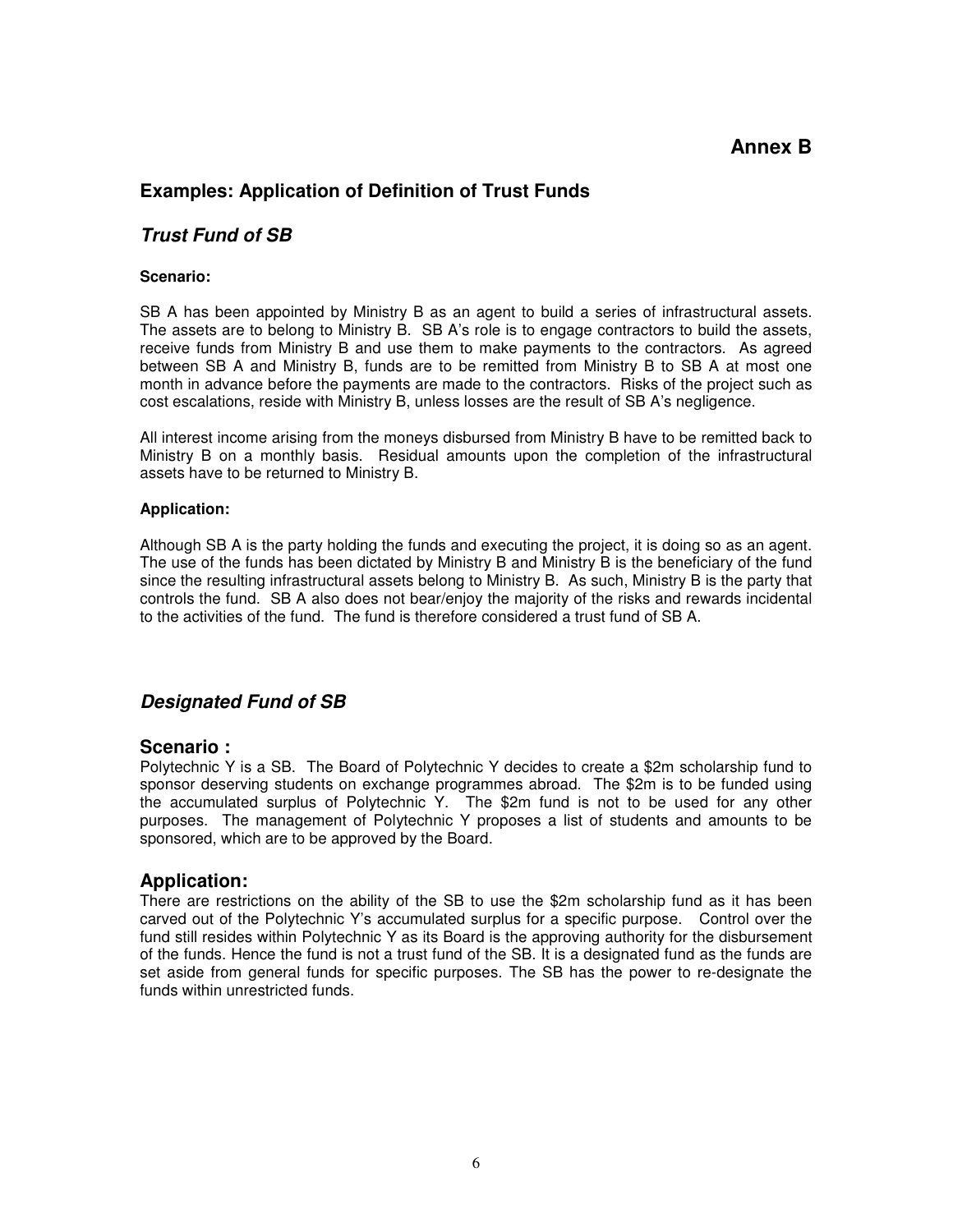### **Restricted Fund Of SB**

### **Scenario :**

A Fund is set up by SB as a trust to receive tax-exempt donations for specific purposes. There are restrictions on the SB in relation to the application of these funds. The trustees comprised of the chairman, chief executive and other board members of the SB. The activities of the Fund are within the objectives of the SB.

### **Application:**

There are restrictions on the use of the fund received from the public subject to a specific trust deed which is within the objectives of the SB. The SB exercise control over the fund to obtain benefits from its activities. Hence the fund is not a trust fund but a restricted fund.